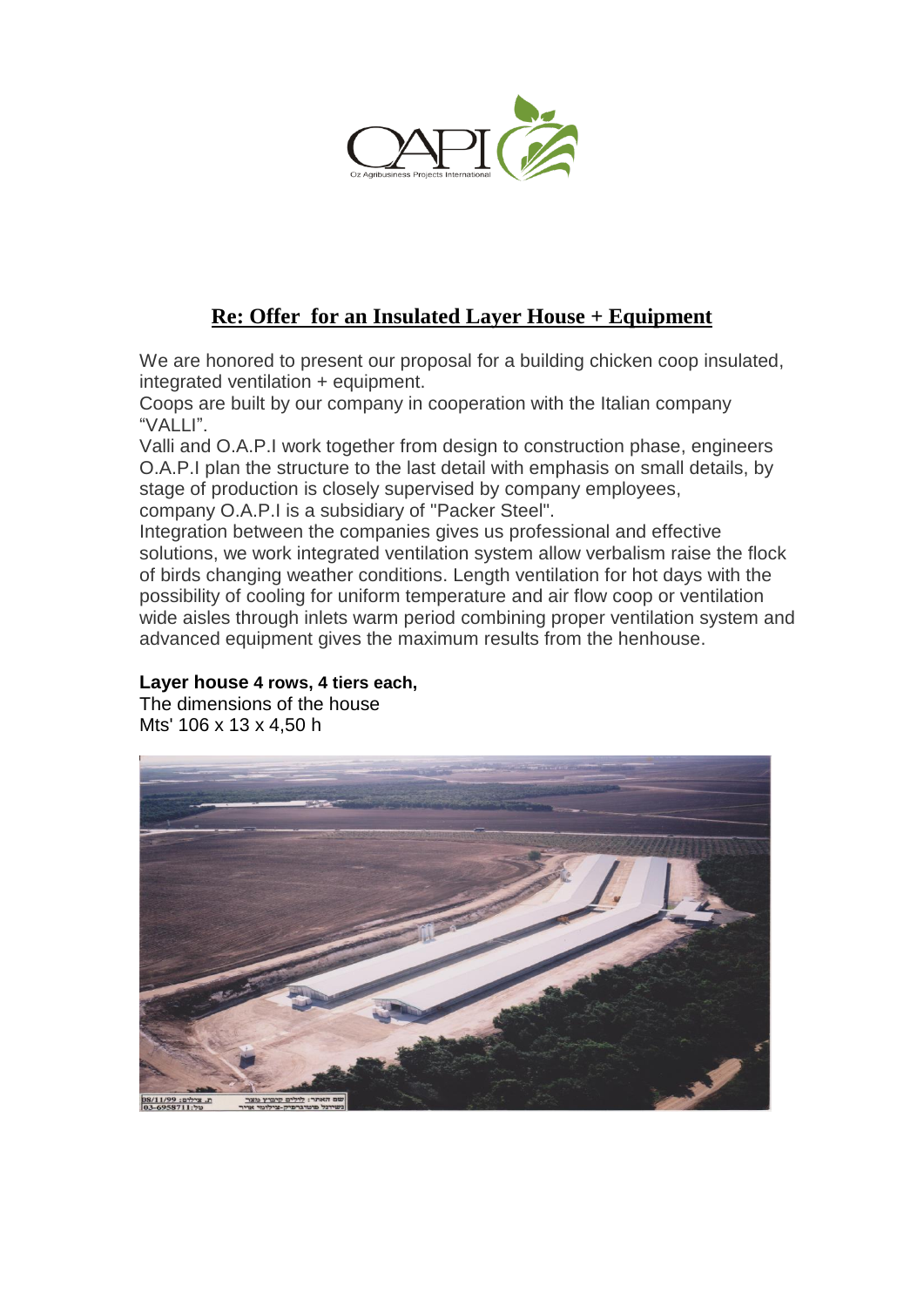

# **Section A - Foundations & Floors**

## **All concrete Section will be executed by the client , at client own expense according to the company's instructions. Local rules are prior to planners instructions**

- 1. Digging and casting foundations according to soil / ground type
- 2. B-200 concrete floor, 10 cm. Thick, inclusive of steel reinforcing wire 20 x 20 x 0.5 cm . including smoothing .
- 3. Top casting foundation beams inclusive of steel reinforcing wire , drainage openings & covers will be supplied by the company
- 4. 2 Concrete surfaces 3 \*6 for 2 feed bin ( Silo).each
- 5. 1 meter width concrete marginal around the building as per Office of health request
- 6. Surface for water containers
- 7. Loading surface 6 x 16.5 meters
- 8. A channel for manure conveyor across the building and removal
- 9. Central External waste pit

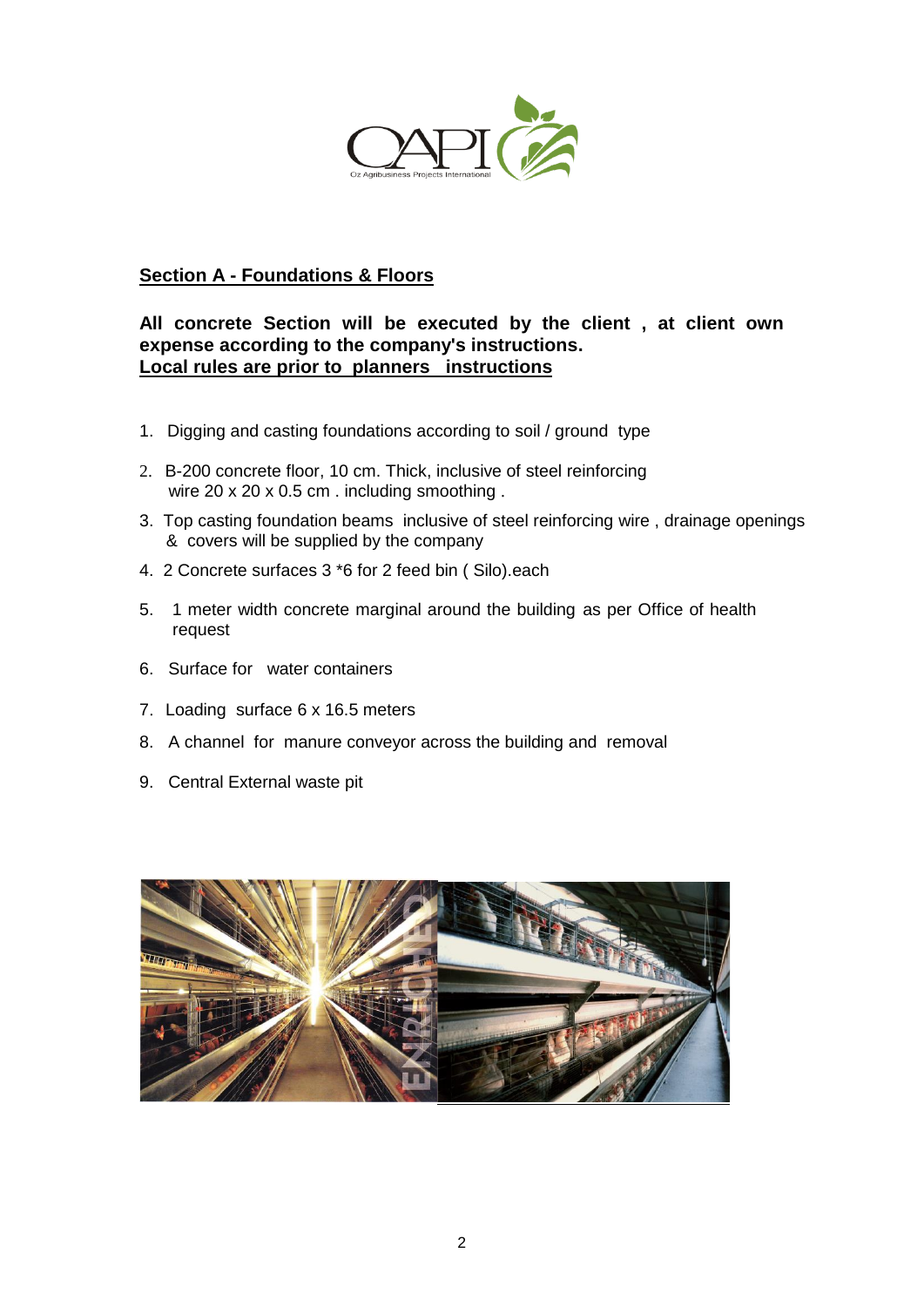

# **Section B- Structure**

## **Par. 1 - Structures Dimensions 13 x106 = 1,378 square meters**

Industrial structure constructed of professional galvanized profiles, a 13 meters width, trusses clear span. The interval between frames are 4 meters. Leg height at lowest point 3,5 meters **………………………………………………………55,892 EUR**

## **Par. 2 - Purlines**

Along the entire structure are galvanized purlines connecting the roof to the construction.

**Isolation ………………………………………………………………10,962 EUR** Between the ceiling and the roof will be placed 10 cm mineral wool insulation structure

## **Par. 3 - Fronts**

The fronts are made from sandwich panels polyuretane 40 mm galvanized and painted **………………………………………………………………..……….5,180 EUR**

## **Par. 4 – Gates**

| 2 doors for the electric room            |  |
|------------------------------------------|--|
| 3 doors for the cooling room 2 x 1 mts', |  |
| 1 door at the building 2 x1 mts'         |  |

## **Par. 5- Roof**

The roof is made from corrugated tin galvanized and oven painted…**…= 13,259 EUR**

## **Par. 6- Ceiling**

At the bottom of the truss will be installed ceiling ' The ceiling is made from corrugated tin galvanized and oven painted**.. = 11,361 EUR**

#### **Par. 7 - Accessories**

Screws ,bolts , discs and galvanized accessories**…………………………= 773 EUR**

#### **Par. 8– curtain Wall+ – Paneled Wall**

from both sides of the building air entrances thru an isolated curtain , includes geared motors and micro switches paneled wall 40 mm from polyurethane**.…= 14,823 EUR**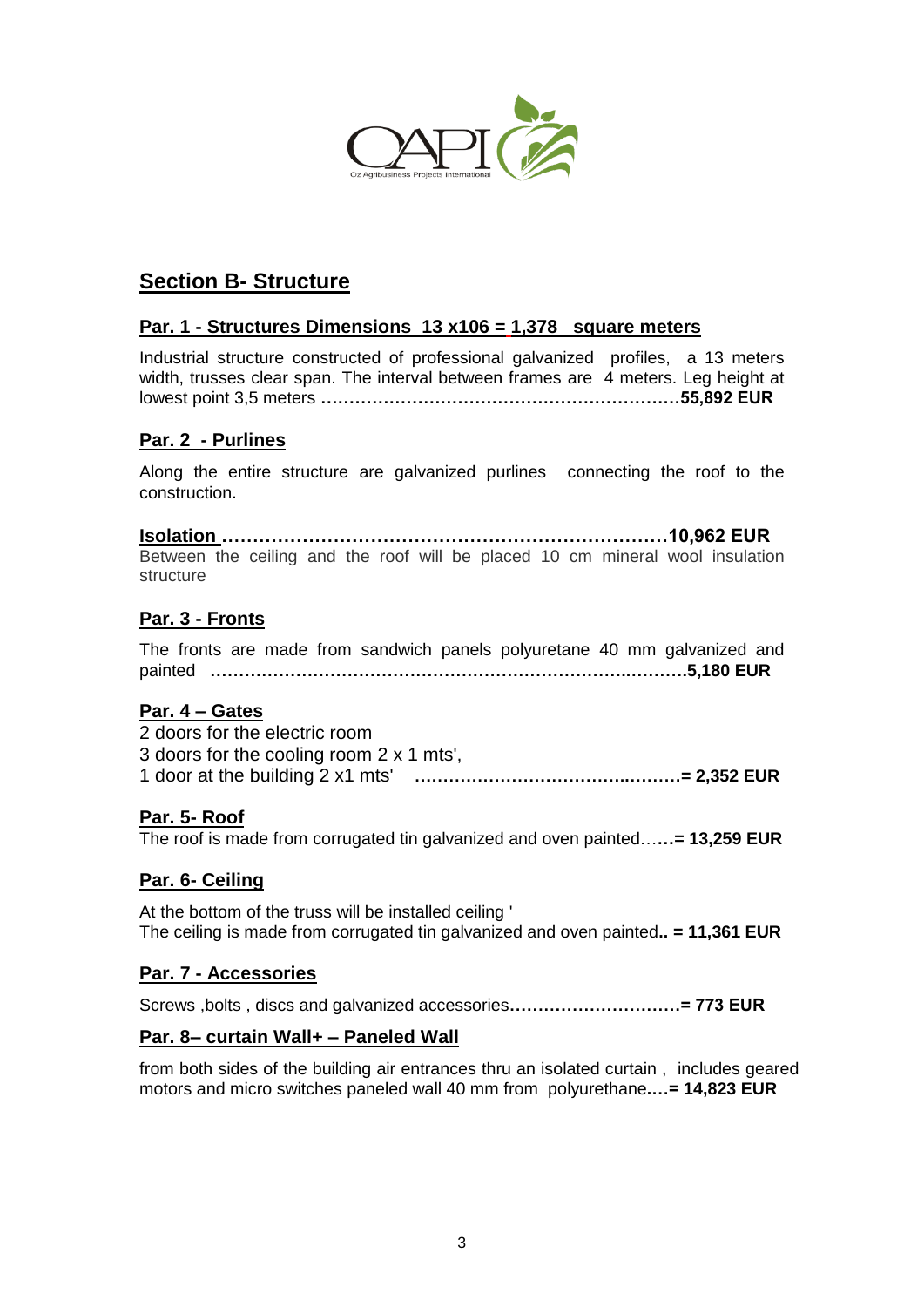

# **Par. 9- Cooling System**

At building front air entrances thru a cooling pad 15 cm thick including drain pipes and Water dispersion pumps for creating sub pressure from both sides of the building air entrances thru an isolated curtain , includes geared motors and micro switches At buildings length from each side air entrances as mentioned above **…..=12,600 EUR**

# **Par. 10 - Ventilation length**.

| Create a sub-pressure in front and on both sides of the building entrances and air       |
|------------------------------------------------------------------------------------------|
| through insulated curtains, curtain and curtain upstairs downstairs, each entry of air,  |
| and a curtain that allows uniform air flow both floors, including one electric motor for |
|                                                                                          |
| Par. 12 – Foundation Grounding                                                           |
| Around the structure is a welded net for foundation grounding =166 EUR                   |
|                                                                                          |
|                                                                                          |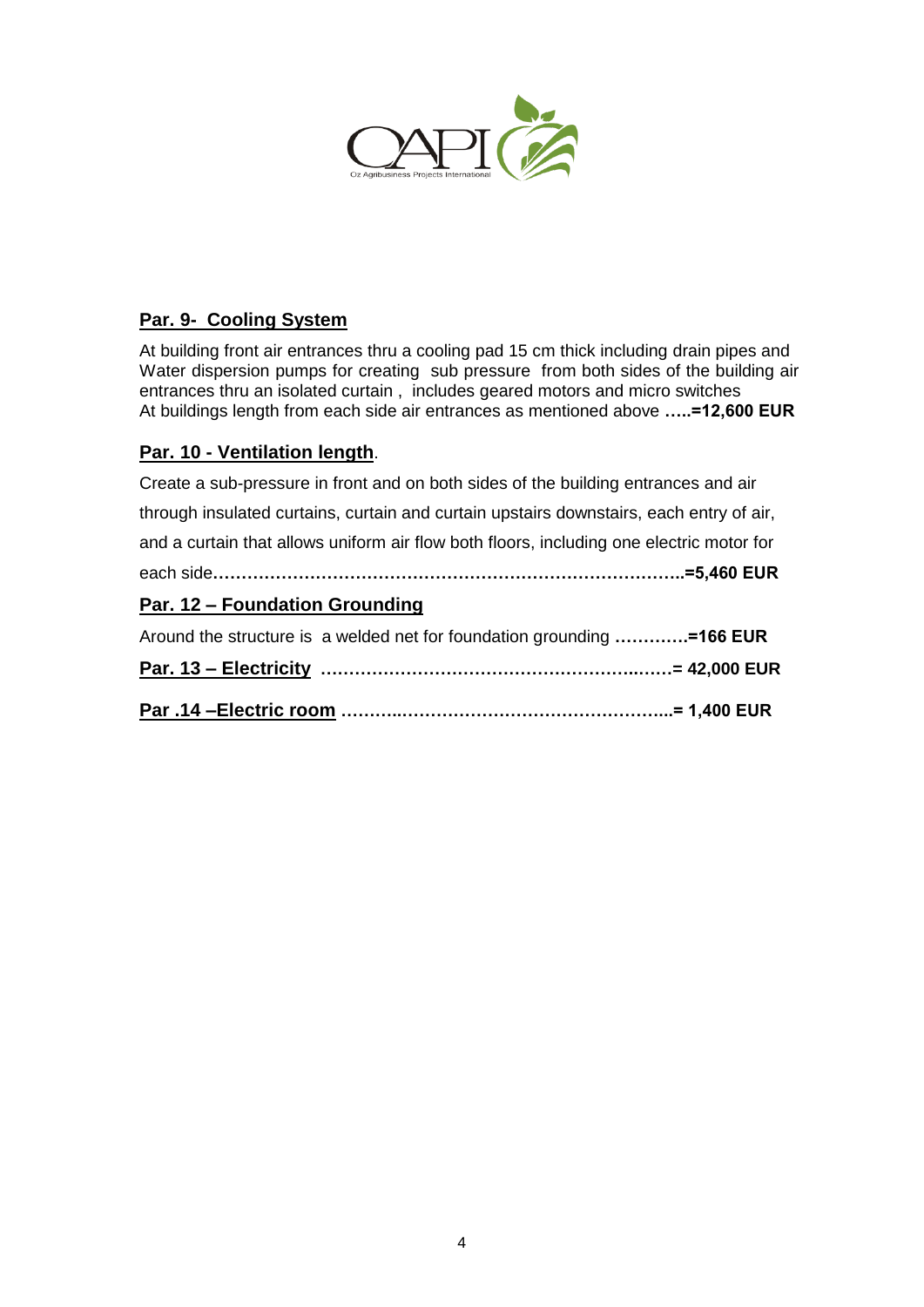

# **Section C – Equipment**

#### **Par. 1 – Cross Fill System fill systems 90 mm.**

| About 23 meters, thru 2 silos                                        |  |
|----------------------------------------------------------------------|--|
| 1 motor 1.5 h/p three phase $+$ gear                                 |  |
| 23 meter long pipe 90 mm + tempered steel auger, angle pipe included |  |
| 8 stoppers 2 correlations for the silos                              |  |
|                                                                      |  |

# **Par. 2 – Silos**

2 silo 10 tons each on load cells , ladder filling pipe and air breather**…..= 6,720 EUR**

## **Par. 3 – Water System**

| 1 water filter at main line and system connection                       |  |
|-------------------------------------------------------------------------|--|
| 5 water tanks 1500 liter capacity each, with an exit in the bottom part |  |
| Water tanks standing on surfaces, including an electrical pump          |  |
| Automatic activation in an emergency                                    |  |
|                                                                         |  |

## **Par. 4 – Fans**

In the building 14 fans 50" for air suction The fans are installed partly at front and partly across**…………………= 6,664 EUR**

# **Par. 5 – Controller**

Agrologic 911 vision controller Load cells for 2 silos 6 legs each 4 environment temperature transmitters units 1 humidity environment transmitter unit 1 sub pressure transmitter 1 water indicator 1" 1 alarm system unit connected to a GSM mobile phone **…………………= 7,000 EUR**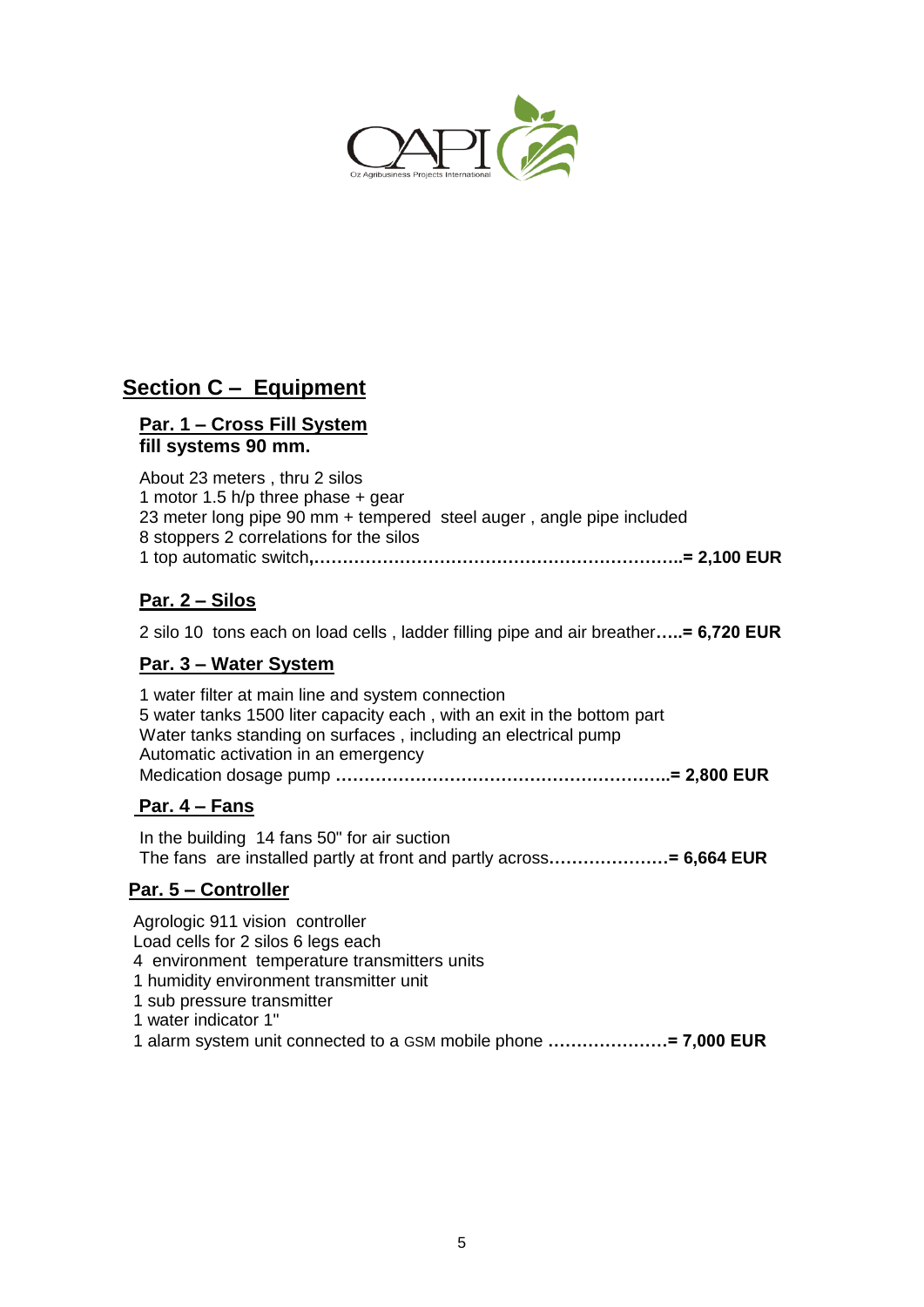

**A –Laying colony system………………………………………..= 153.544 EUR**

4 cage rows mod. "BELT SN-4 " EACH OF 40 SECTIONS OF 32 CAGES

CAGE SIZE : FRONT 600 MM – DEPTH 650 MM

TOTAL CAGE : 5,120

TOTAL CAPACITY : 40,960 BIRDS AT 8 BIRDS PAR CAGE

FLOOR TROUGH SPACE PAR BIRD : 7.5 CM.

FEED TROUGH PROFILE : SQUARE

FEED TROUGH THICKNESS : 1 MM

CAGE ROW LENGTH : 96,4 MTS + 2 END SETS

 $(0.54 + 1.25 + 1.25 + 1.57 + 0.80) = 101,8$  MTS.

SLOPE OF CAGE FLOOR :7 DEGREES

8 END SETS

16 MANURE BELTS

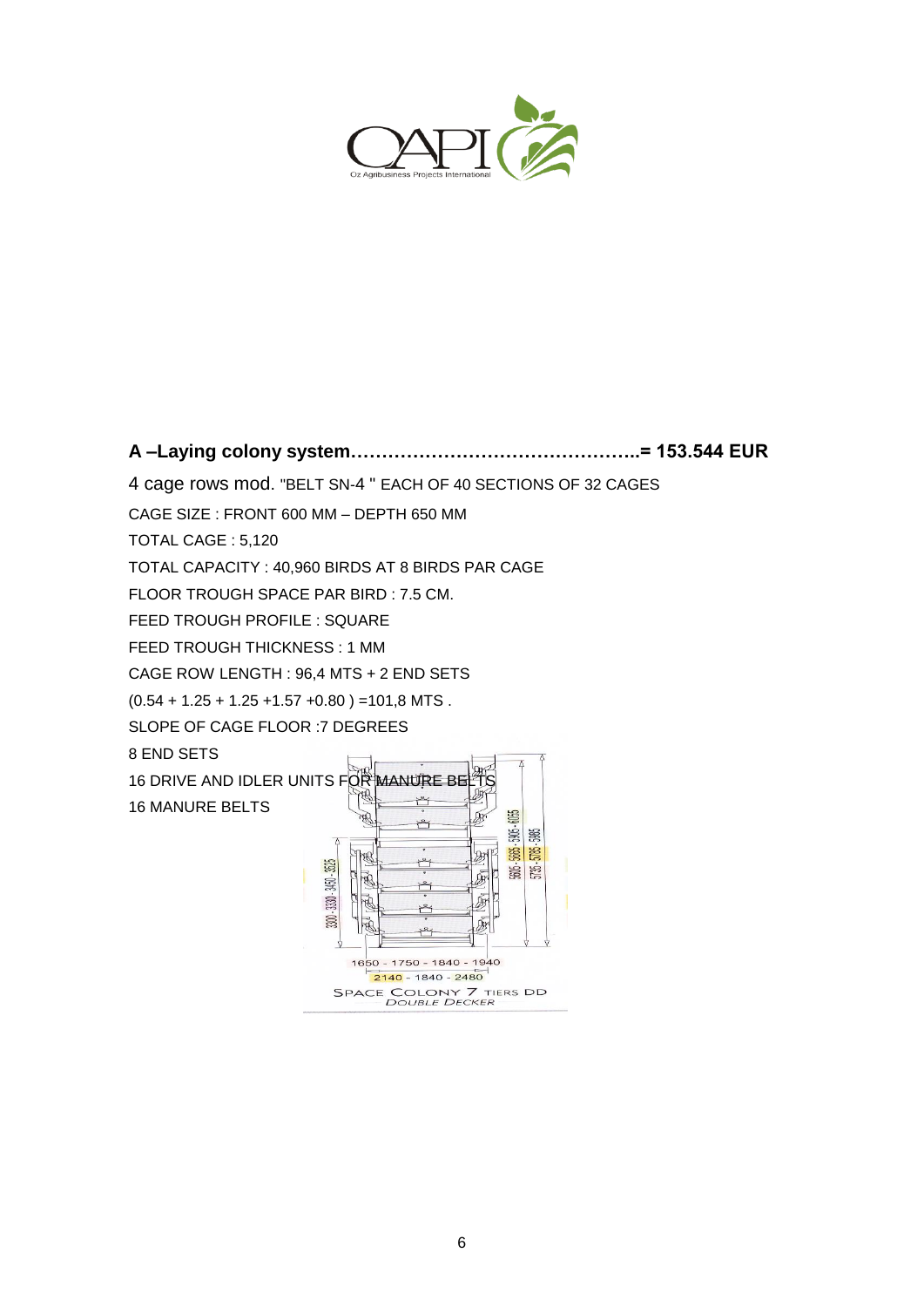

**B – DRINKING SYSTEM……………………………………………….= 8,515 EUR** BIRDS HAVE ACCESS TO 3 DRINKERS ON SQUARE PIPE EACH CAGE. LINES OF SQUARE PIPE 22X22 MM. 16 WATER TANKS WITH ADJUSTABLE SUPPORT. NIPPLE DRINKERS WITH PLASTIC BODY AND ST. STEEL INSERT ON SQUARE PIPE . 1,536 MTS. OF DRIP COLLECTING "V" CHANNEL

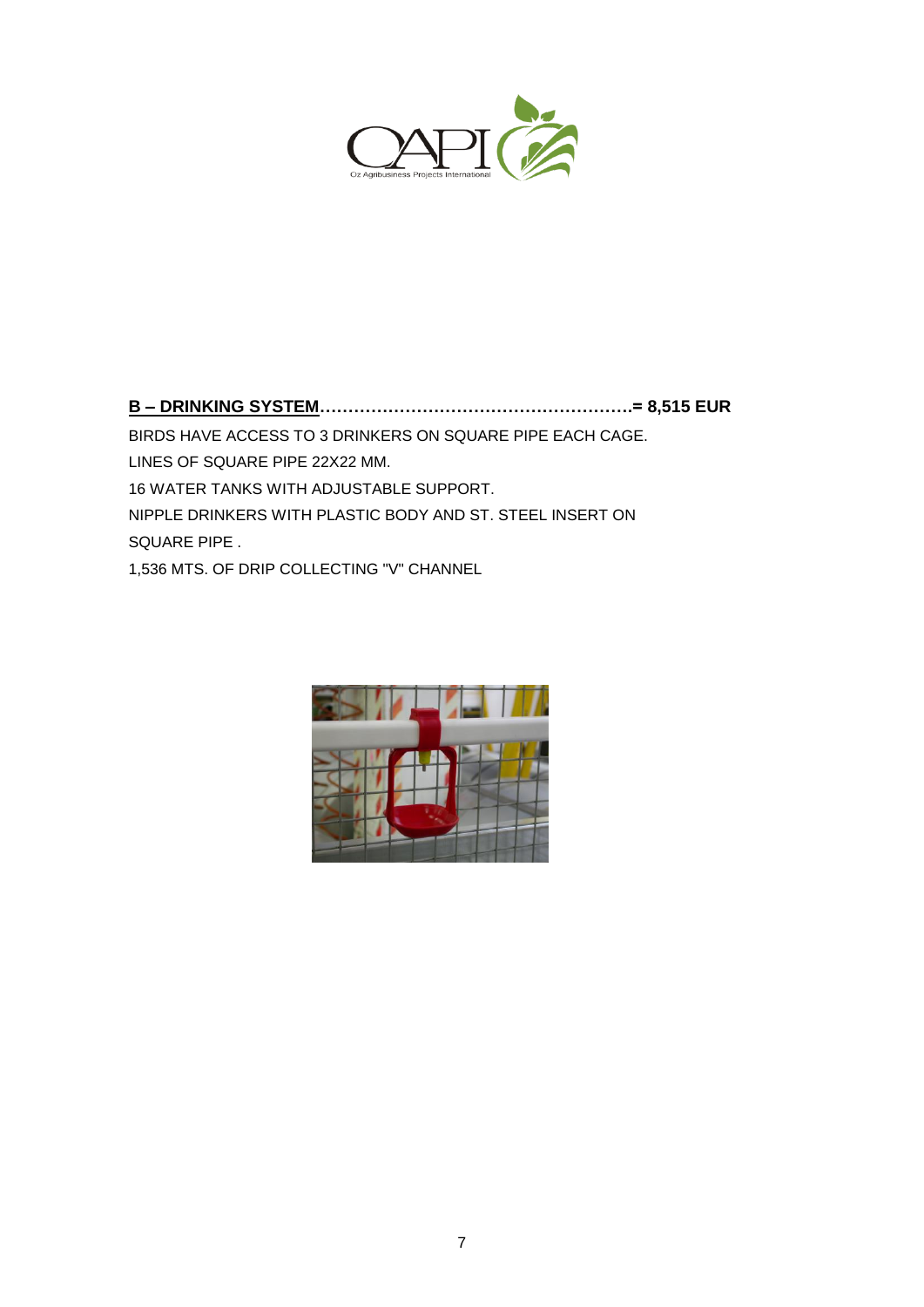

# **C – FEEDING SYSTEM** -**BY FEED HOPPER ……………………….= 8,796 EUR**

THE SYSTEM INCLUDING: TRAVELLING FEEDERS BY HOPPERS WITH COVER LIDS SLIDING FEED TROUGH END CLEANERS FOR 2 PARKING AREAS DRIVE AND IDLER UNITS FOR TRAVELLING FEEDERS MTS. OF TRAVELLING FEEDER TRACTION CABLE BRUSHES FOR FEED TROUGH AND EGG CHANNEL



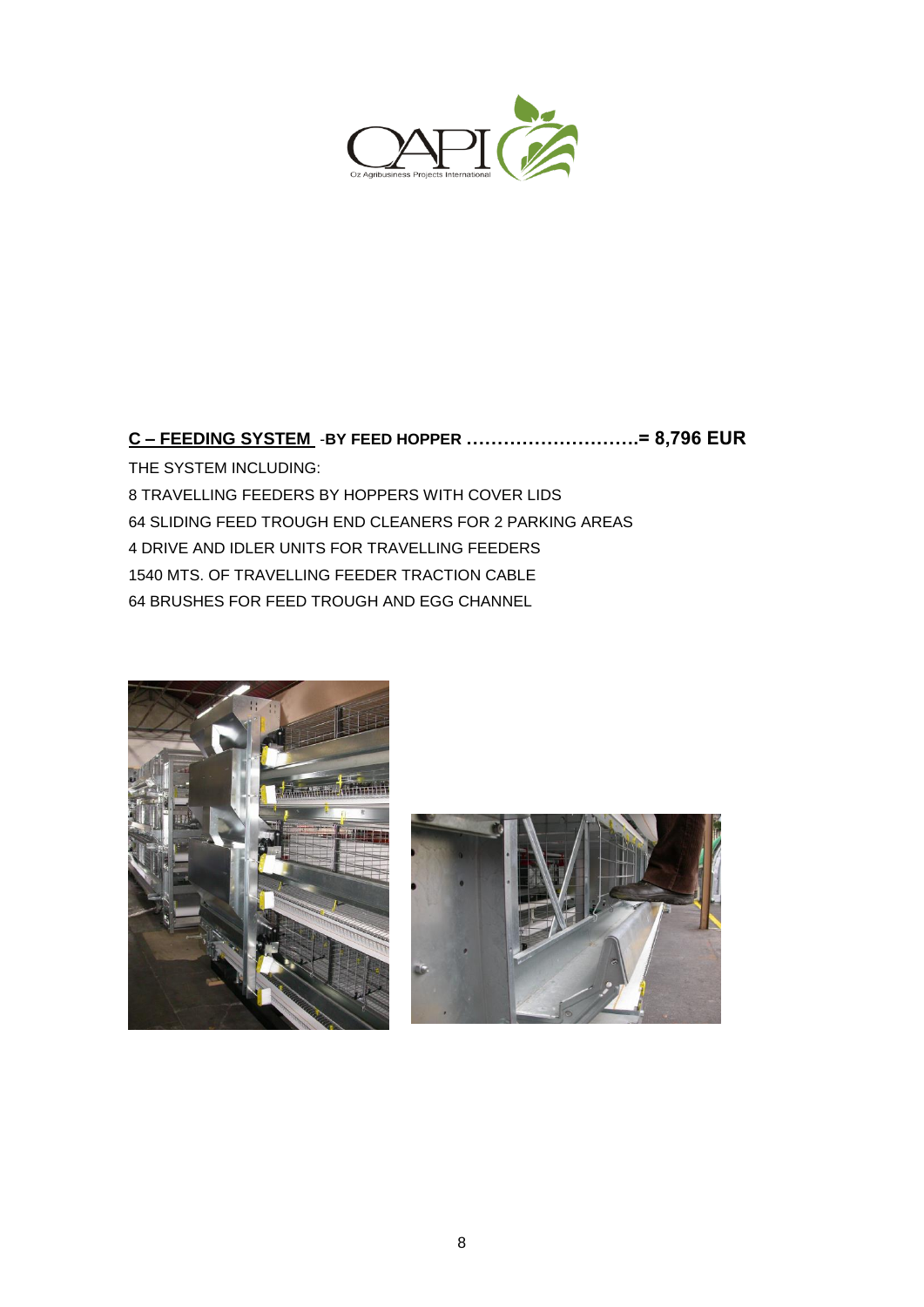

# **D – CATWALK**

1 INTERMEDIATE GALVANIZED CATWALK INSTALLED BETWEEN THE 4<sup>th</sup> AND  $5^{\text{th}}$  TIER.

2 SETS OF STAIRS COMPLETE OF HAND RAIL

# **E–EGG COLLECTING SYSTEM………….= 15,330 EUR**

WIYH EGG COLLECTION LIFT SYSTEM,COMPOSED BY : 4 EGG COLLECTORS WITH MINICONVEYORS

6,144 MTS. OF EGG BELT WITH AUTOCLEANING BRACKETS.



# **F – MANURE REMOVAL SYSTEM…………= 10,549 EUR**

1 EXTERNAL MANURE SLOPED CONVEYOR OF MTS. 12,50

1 CROSS MANURE CONVEYOR OF MTS. 15,50

- NOTES –

THE CUSTOMER IS OBBLIGED TO INSTALL A SAFETY PROTECTION COVER FOR THE PIT OF THE MANURE CONVEYOR/S AS WELL AS HE OBBLIGED TO INSTALL A SAFETY PROTECTION FENCING AROUND THE EXTERNAL MANURE CONVEYORS

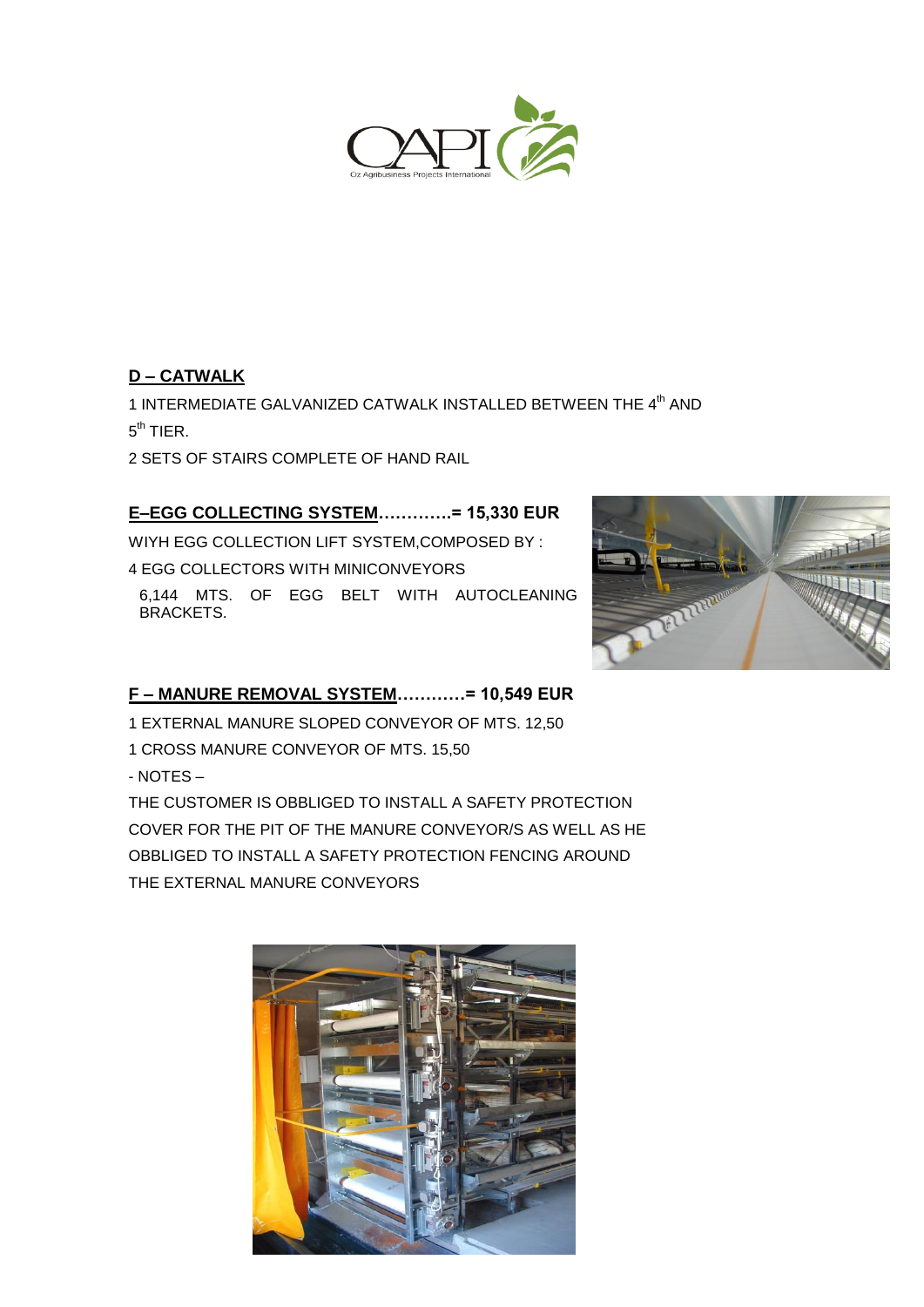

# **G – EGG CONVEYOR ……………………………………….= 15,476 EUR**

EGG CENTRALIZATION BY: Lub -750 MM CONVEYOR.

THE SYSTEM INCLUDING:

- 1 DRIVE
- 1 MOTOR
- 1 END UNIT
- 2 PIVOTING UNITS
- 7 CONNECTING PARTS 2 MTS. OPEN
- 1 CONNECTING PARTS 2 MTS. CLOSED
- 1 CONNECTING PARTS 3 MTS. CLOSED
- 50 MTR. OF STANDARD CONVEYOR CHIAN
- 1 DRIP OILER
- SET OF SUPPORT
- -NOTES-
- \* THE CONVEYOR CHAIN IS ZINC GALVANIZED.
- \* THE ABOVE EGG CENTRALIZATION IS SUITABLE TO TRANSPORT THE EGGS TO THE EGG ROOM ADJACENT AND IN LINE WITH THE POULTRY HOUSE.

# **H – CONTROL PANELS …………………………..= 17,153 EUR**

MANURE BELT DRIVE UNITS ON CAGES, WATER ALARM , FEED HOPPERS , EGG COLLECTION SYSTEM (EGG BELT SPEED VARIATOR INCLUDED) , MANURE BELT CONVEYORS . EGG CONVEYOR , EGG PROTECTOR WIRE SYSTEM ,

# **J – EGG PROTECTOR WIRE SYSTEM ………..= 816 EUR**

**J-1 – METAL COVER ……………………………...= 1,500 EUR**